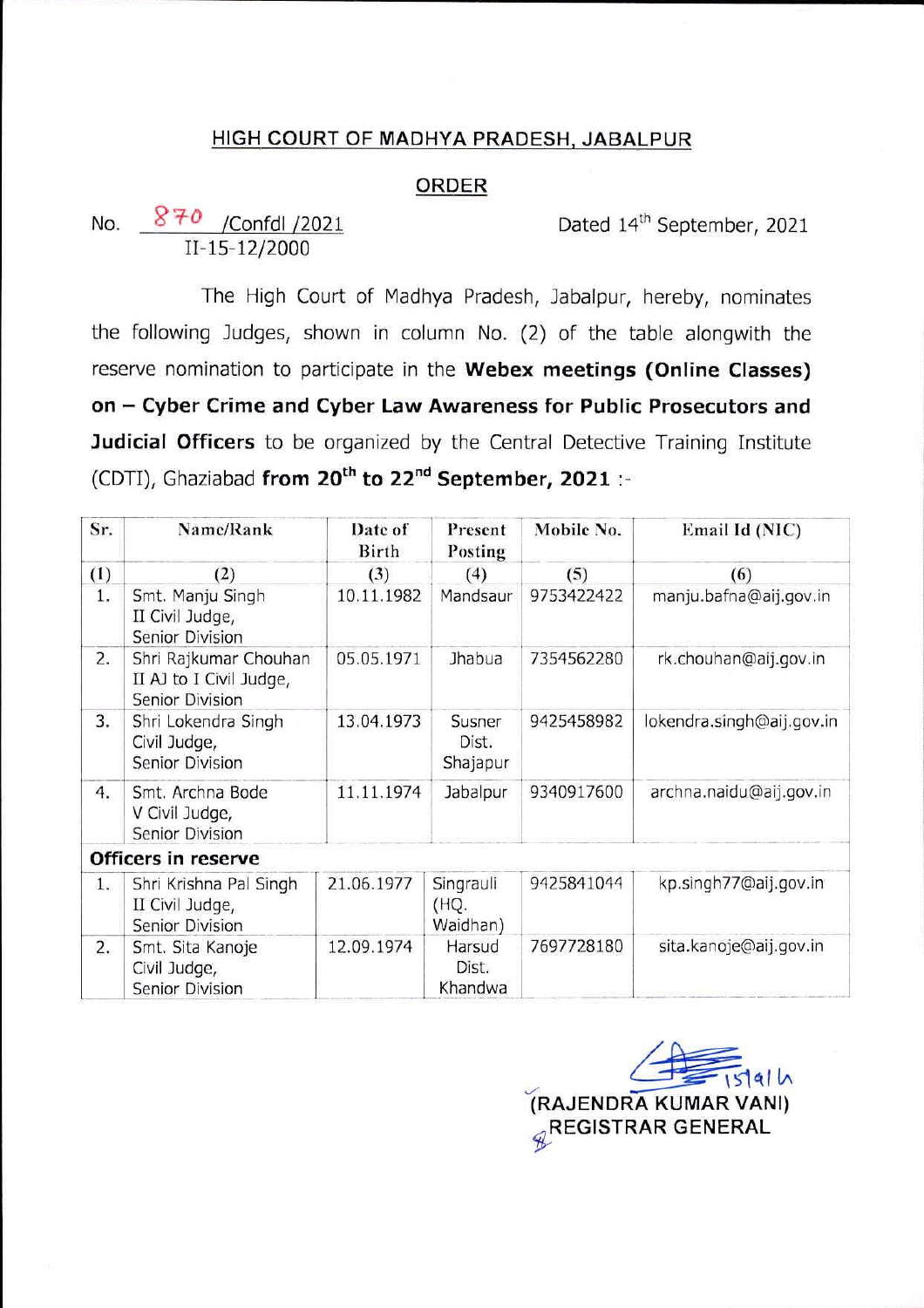Endt. No.  $871$  /Confdl /2021

Dated 14<sup>th</sup> September, 2021

Copy forwarded to:-

11-15-12/2000

1. The Accountant General, (I), M.P. Gazetted Audit Department, Gwalior, for information.

The Accountant General, (II), Gwalior, for information.

- 2. The Principal Secretary, Govt. M.P. Law & Legislative Affairs Department, 1<sup>st</sup> Floor, Vindhyachal Bhawan, Bhopal, Pin 462 006, for information.
- 3. The Deputy Controller, Govt. Central Press, Arera Hills, Habibganj, Bhopal-6 for publication in the next issue of the M.P. Gazaette.
- 4.
- 1. Smt. Manju Singh, II Civil Judge, Senior Division, Mandsaur
- 2. Shri Rajkumar Chouhan, II AJ to I Civil Judge, Senior Division, Jhabua
- 3. Shri Lokendra Singh, Civil Judge, Senior Division, Susner, District Shajapur
- 4. Smt. Archna Bode, V Civil Judge, Senior Division, Jabalpur
- 5. Shri Krishna Pal Singh, II Civil Judge, Senior Division, Singrauli (HQ.Waidhan)
- 6. Smt. Sita Kanoje, Civil Judge, Senior Division, Harsud Dist. Khandwa

# **With a direction to participate in the aforesaid Online training programme as per above mentioned schedule.**

The nominated Judicial Officers are also directed to observe the following instructions:-

• To arrange Board Diary in such a manner that no case is listed on the dates on which they are directed to attend this Programme. In case, cases have been fixed for the said dates, summons should not be issued and if summons are issued, the parties should be informed about the change in dates.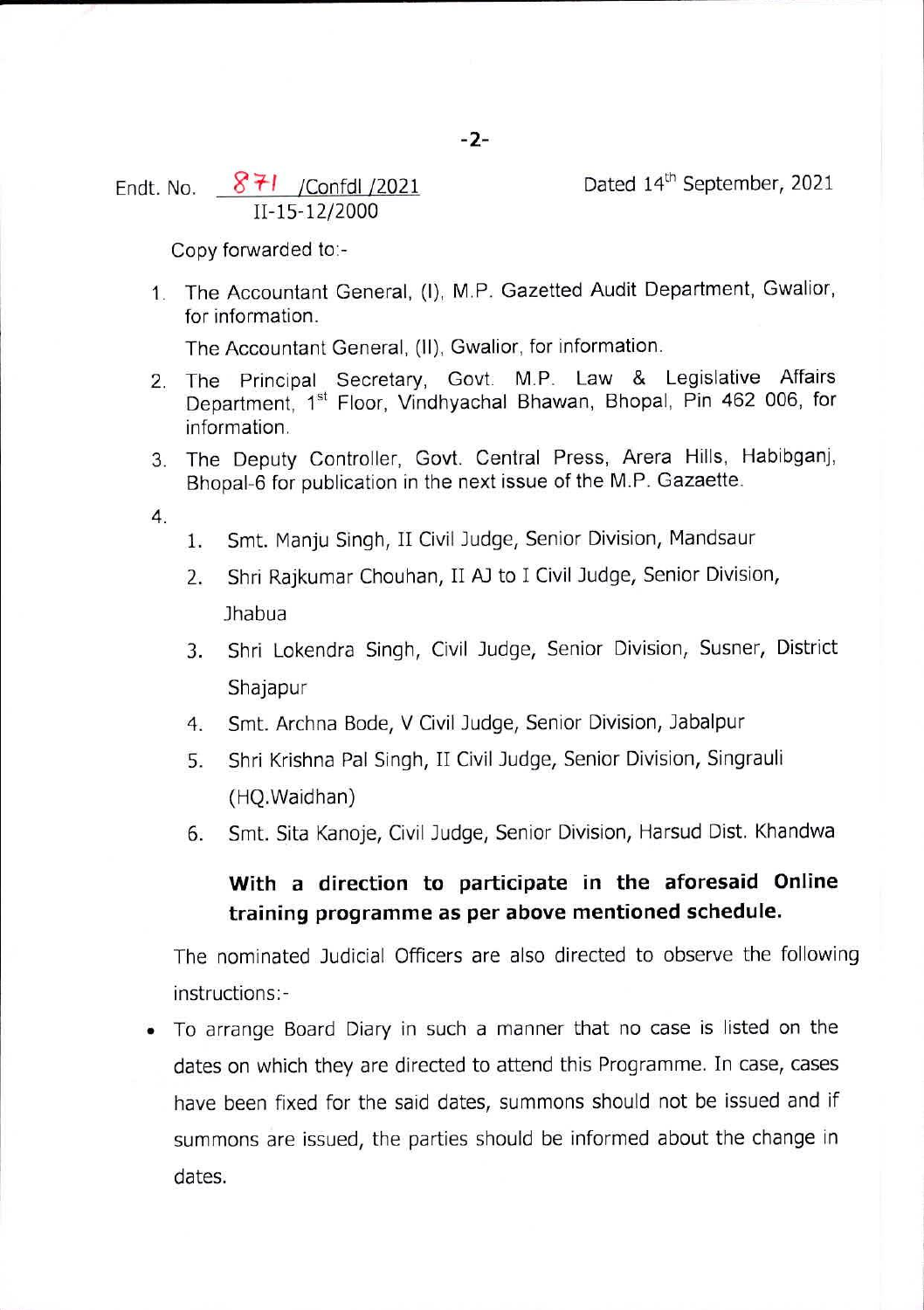- To use their proper names while registering/logging in.
- To attend the course in working uniform.
- **Links for a particular e-learning should not be shared on any social media**
- **For any query, the participant shall contact Shri Virendra Kumar,**  $\bullet$ **Vice Principal, CDTI, Ghaziabad on mobile No. 9968892424.**
- To go through the instructions as mentioned in the letter No. 02/01/2021- 22/ Trg./CDTI/Ghzb./625, dated 3rd September, 2021
- To intimate the Registry after attending the online Training.
- To send comments/suggestions regarding experience of the online  $\bullet$ training to the Director, MPSJA, Jabalpur
- The District & Sessions Judge, Mandsaur/ Jhabua/ Shajapur/ Jabalpur /Singrauli/ Khandwa for information and necessary action. 5.
- The Director, Central Detective Training Institute, Bureau of Police Research & Development, Ministry of Home Affairs, Government of India, Sector-19, Kamala Nehru Nagar, Ghaziabad, 201002 for information and email 6. necessary action. (fax 0120-2986732 and [principalcdtsgzb2012@gmail.com](mailto:principalcdtsgzb2012@gmail.com) or [pplcdtsgzb@bprd.nic.in](mailto:pplcdtsgzb@bprd.nic.in))
- The Director, Madhya Pradesh State Judicial Academy, Jabalpur with a request to utilize the experience of the Officer nominated for imparting training to other Judicial Officers during various training programmes. 7.
- The Member Secretary, M.P. State Legal Services Authority, Jabalpur for 8. information.

Enel:- Letter dated 03.09.2021 of the Director, CDTI, Ghaziabad

**(RAJENDRA KUMAR VANI) " REGISTRAR GENERAL**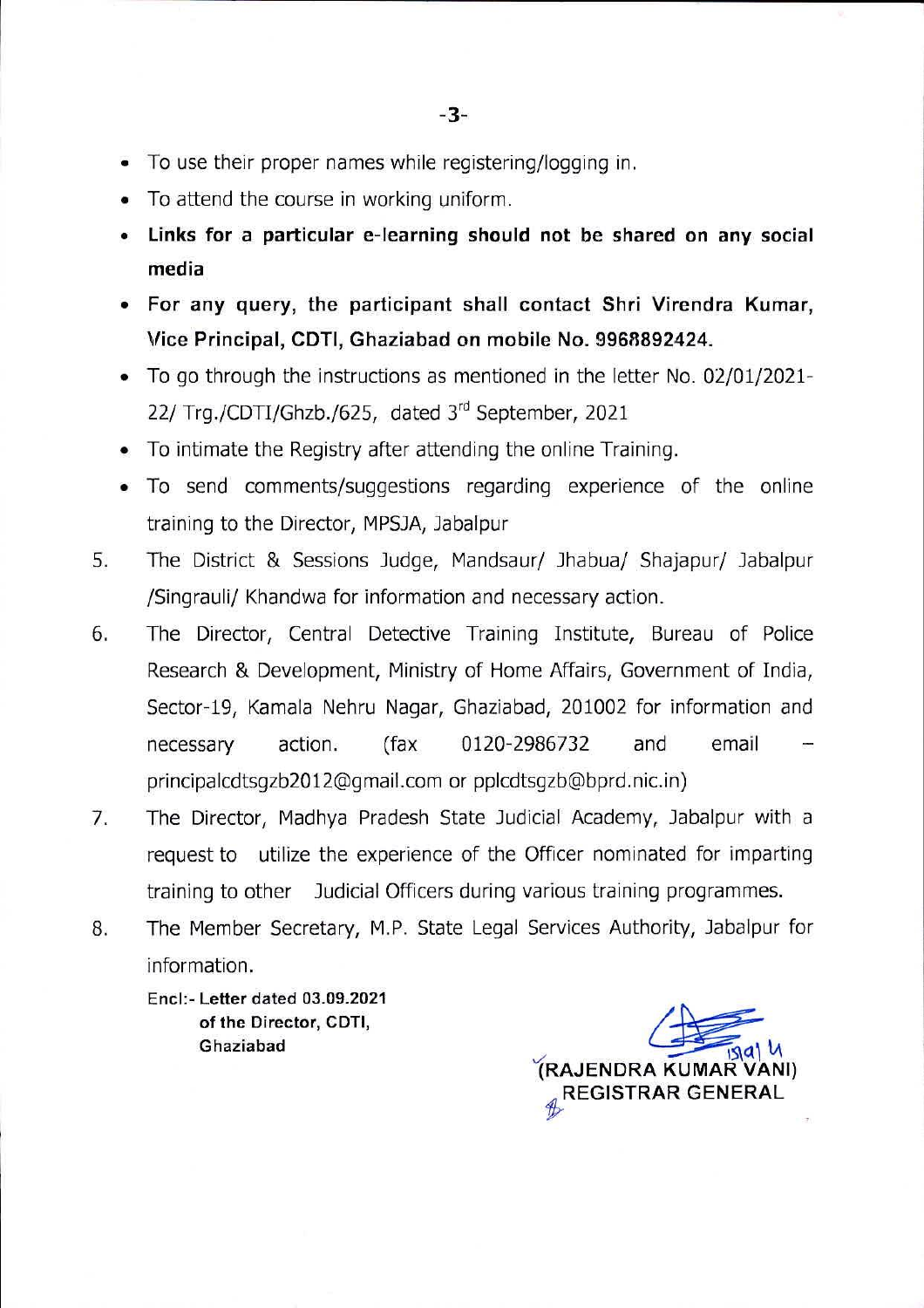भारत सरकार/ Government of India

गह मंत्रालय/ Ministry of Home Affairs



एवं विकास ब्यूरो/ Bureau of Police research & Developmen

केंद्रीय गुप्तचर प्रशिक्षण संस्थान/ Central Detective Training Institute.

सेक्टर-19 कमला नेहरु नगर/ Sector-19. Kamala Nehru Nagar

गाजियाबाद- 201002 /Ghaziabad- 201002.

दूरभाष/फैक्स- 0120-2986732, Tele/Fax- 0120-2986732

गं. 02/01/2021-22/प्रशि./के.सु.प्र.सं./गा.बाद/ $63.5$  नितांक:  $\circ$ ु सितम्बर, 2021

To

*r* \_

The Registrar Generals of High Courts Uttar Pradesh, Allahabad/Bihar, Patna/Madhya Pradesh, Jabalpur/Jharkhand, Ranchi/Uttarakhand, Nainital/Chhattisgarh, Bilaspur/Deihi (UT).

Inviting Nominations for the Webex meetings (Online Classes) on "Cyber Crime and Cyber Law Awareness for Public Prosecutors and Judicial Officers" schedule to be held from 20.10.2021 to 22.10.2021, at CDTI, Ghaziabad. Sub:

Sir

A three days Course on "Cyber Crime and Cyber Law Awareness for Public Prosecutors and Judicial Officers" is being organized at CDTI, Ghaziabad w.e.f. 20.10.2021 to 22.10.2021, for Judicial officers and Public Prosecutors as per attached annexure. The state wise slots allotted to them are indicated below in detail. The nominations for the said course should positively reach here before 02 week from the commencement of the course.

| S.No | Name of course                                                                             | Duration                       | Level                                       | State             | Main<br>slots | Reserv<br>e slots |
|------|--------------------------------------------------------------------------------------------|--------------------------------|---------------------------------------------|-------------------|---------------|-------------------|
| 01.  | Cyber Crime and<br>Cyber Law Awareness<br>for Public Prosecutors<br>and Judicial Officers. | 20.10.2021<br>to<br>22.10.2021 | Prosecutors<br>Judicial<br>and<br>Officers. | Uttar Pradesh     | 04            | 02                |
|      |                                                                                            |                                |                                             | Bihar             | 04            | 02                |
|      |                                                                                            |                                |                                             | Madhya<br>Pradesh | 04            | 02                |
|      |                                                                                            |                                |                                             | Jharkhand         | 04            | 02                |
|      |                                                                                            |                                |                                             | Uttrakhand        | 04            | 02                |
|      |                                                                                            |                                |                                             | Chhattisgarh      | 04            | 0 <sub>2</sub>    |
|      |                                                                                            |                                |                                             | Delhi (UT)        | 04            | 02                |
|      |                                                                                            |                                |                                             | Total<br>$= 28$   |               |                   |

### Note:- 50% Women Officers may kindly be nominated.

- 2. Performance Objectives of this course are to:
	- A. Understand the various types of cybercrimes
	- B. Be able to examine the correctness of chain of custody of evidence.
	- C. Be able to identify relevance of intermediaries and their legal obligations
	- D. Evaluate the relevance of presented evidence.
	- t. Apply the legal provision to the electronic evidence to confirm its tenability

03. The nominations of the suitable officers for the course may please be sent to the Director